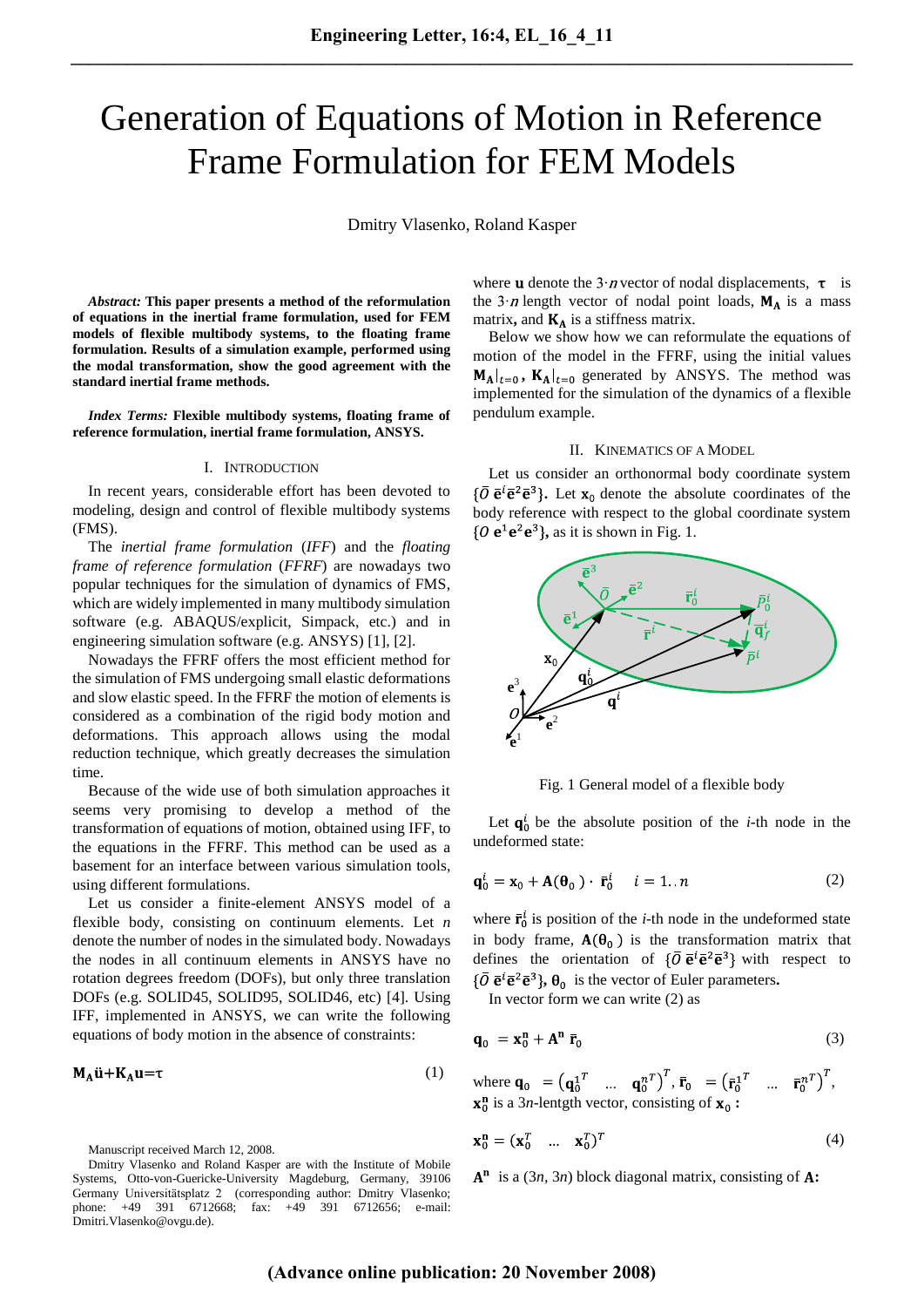$$
\mathbf{A}^{\mathbf{n}} = diag_i(\mathbf{A}) \ \ i = 1 \ \ n \tag{5}
$$

Let  $q^i$  denote the vector of absolute position of the *i*-th node. Then the vector of the deformation of the *i*-th node in inertial frame can be defined as:

$$
\mathbf{q}_f^i = \mathbf{q}^i - \mathbf{q}_0^i \quad i = 1..n
$$
 (6)

Using (2), we get the system of equations:

$$
\mathbf{q}^i = \mathbf{x}_0 + \mathbf{A} \big( \bar{\mathbf{r}}_0^i + \overline{\mathbf{q}}_f^i \big) \qquad i = 1..n \tag{7}
$$

where  $\overline{\mathbf{q}}_f^i$  is the deformation vector of the *i*-th node in the body frame  $\{\overline{O} \overline{e}^i \overline{e}^2 \overline{e}^3\}$ . Let  $\overline{r}^i$  denote the position of the *i*-th node in the deformed state in  $\{\overline{O} \overline{e}^i \overline{e}^2 \overline{e}^3\}$ .

$$
\bar{\mathbf{r}}^i = \bar{\mathbf{r}}_0^i + \bar{\mathbf{q}}_f^i \qquad i = 1..n \tag{8}
$$

Substituting  $\bar{\mathbf{r}}^i$  in (7), we get

$$
\mathbf{q}^i = \mathbf{x}_0 + \mathbf{A}\mathbf{\bar{r}}^i \qquad i = 1..n \tag{9}
$$

This system of equations can be rewritten as

$$
\mathbf{q} = \mathbf{x}_0^{\mathbf{n}} + \mathbf{A}^{\mathbf{n}} \mathbf{\bar{r}} \tag{10}
$$

where 
$$
\mathbf{q} = (\mathbf{q}^1)^T \dots \mathbf{q}^n)^T
$$
 and  $\mathbf{\bar{r}} = (\mathbf{\bar{r}}^1)^T \dots \mathbf{\bar{r}}^n)^T$ 

# III. RELATION BETWEEN INERTIA SHAPE INTEGRAL  $\overline{S}_{ff}$  and  $M_A$

The mass matrix  $M_A$  in the IFF is a symmetric matrix defined as [4]

$$
\mathbf{M}_{\mathbf{A}} = \int_{V} \rho \mathbf{N}^{T} \mathbf{N} dV \tag{11}
$$

where  $N$  is the matrix of shape functions, setting the relation between the displacements within the body  $w$  and the vector of nodal displacements **u** in  $\{0 \, \mathbf{e}^1 \mathbf{e}^2 \mathbf{e}^3\}$ :

$$
\mathbf{w} = \mathbf{Nu} \tag{12}
$$

Let  $\overline{N}$  denote a constant matrix of shape functions in the body frame  $\{\overline{O} \overline{e}^i \overline{e}^2 \overline{e}^3\}$ :

$$
\overline{\mathbf{w}} = \overline{\mathbf{N}} \overline{\mathbf{u}} \tag{13}
$$

where  $\overline{w}$  is the vector of displacements, expressed in  $\{\overline{O} \overline{e}^{i} \overline{e}^{2} \overline{e}^{3}\}$ ,  $\overline{u}$  is the vector of nodal displacements, expressed in  $\{\overline{O} \overline{\mathbf{e}}^i \overline{\mathbf{e}}^2 \overline{\mathbf{e}}^3\}$ .

Our goal is to find the relation between  $M_A$  and the time-constant inertia shape integral  $\bar{S}_{ff}$ , defined as [3]:

$$
\overline{\mathbf{S}}_{ff} = \int_{V} \rho \overline{\mathbf{N}}^{T} \overline{\mathbf{N}} dV
$$
 (14)

From the definitions of  $N$  and  $\overline{N}$  follows that

$$
\overline{\mathbf{N}} = \mathbf{A}^T \mathbf{N} \mathbf{A}^{\mathbf{n}} \tag{15}
$$

Substituting  $\overline{N}$  in (14), we get:

$$
\overline{\mathbf{S}}_{ff} = \int_{V} \rho \mathbf{A}^{\mathbf{n}T} \mathbf{N}^{T} \mathbf{A} \mathbf{A}^{T} \mathbf{N} \mathbf{A}^{\mathbf{n}} dV = \mathbf{A}^{\mathbf{n}T} \mathbf{M}_{\mathbf{A}} \mathbf{A}^{\mathbf{n}} \tag{16}
$$

Therefore

$$
\mathbf{M}_{\mathbf{A}} = \mathbf{A}^{\mathbf{n}} \overline{\mathbf{S}}_{ff} \mathbf{A}^{\mathbf{n}T} \tag{17}
$$

This equation can be used for the calculation of  $\overline{S}_{ff}$  from of the mass matrix  $M_A|_{t=0}$  and the rotation matix  $A|_{t=0}$ , obtained from ANSYS. In future we will assume that the axes  $\bar{\mathbf{e}}^1$ ,  $\bar{\mathbf{e}}^2$ ,  $\bar{\mathbf{e}}^3$  are initially parallel to the axes  $\mathbf{e}^1$ ,  $\mathbf{e}^2$ ,  $\mathbf{e}^3$ , i.e.  $A|_{t=0}$  = **E** where **E** is the identity (3,3) matrix. Hence

$$
\overline{\mathbf{S}}_{ff} = \mathbf{M}_{\mathbf{A}}|_{t=0} \tag{18}
$$

## IV. PROPERTY OF  $\overline{S}_{ff}$

Now we need to prove some important property of  $\overline{S}_{ff}$ . Let us consider a situation of the free body fall, i.e. when on the body acts only the gravity force  $ge$ , where  $e$  is the direction of the gravitations and  $g$  is the value of the force. Assume that the body was initially at rest, i.e.

$$
\dot{q}^i\big|_{t=0} = 0 \quad i = 1..n \tag{19}
$$

Clear, that in this case deformations should not appear, i.e.

$$
\dot{\mathbf{q}}^i = \dot{\mathbf{x}}_0 \quad i = 1..n \tag{20}
$$

$$
\ddot{\mathbf{q}}^i = \ddot{\mathbf{x}}_0 \quad i = 1..n \tag{21}
$$

The equations of motion (1) at the start point will have the following form:

$$
\sum_{j} \mathbf{M}_{A}^{ij} \big|_{t=0} \ddot{\mathbf{q}}^{j} \big|_{t=0} = k^{i} \mathbf{g} \mathbf{e} \quad i = 1..n \tag{22}
$$

where  $k^i$  is a coefficient, corresponding to the *i*-th node.

Using  $(18)$  and  $(21)$ , we rewrite this group of equations as

$$
\left(\sum_{j} \overline{\mathbf{S}}_{ff}^{ij}\right) \ddot{\mathbf{x}}_{0}|_{t=0} = k^{i} \mathbf{g} \mathbf{e} \quad i = 1..n
$$
 (23)

Clear, that the direction of  $\ddot{x}_0$  should be equal to the direction of the gravity force  $e$  and proportional to the gravity's value  $q$ . Therefore

$$
\left(\sum_{j=1}^{n} \overline{\mathbf{S}}_{ff}^{ij}\right) = k^{i} \mathbf{E} \qquad i = 1..n
$$
 (24)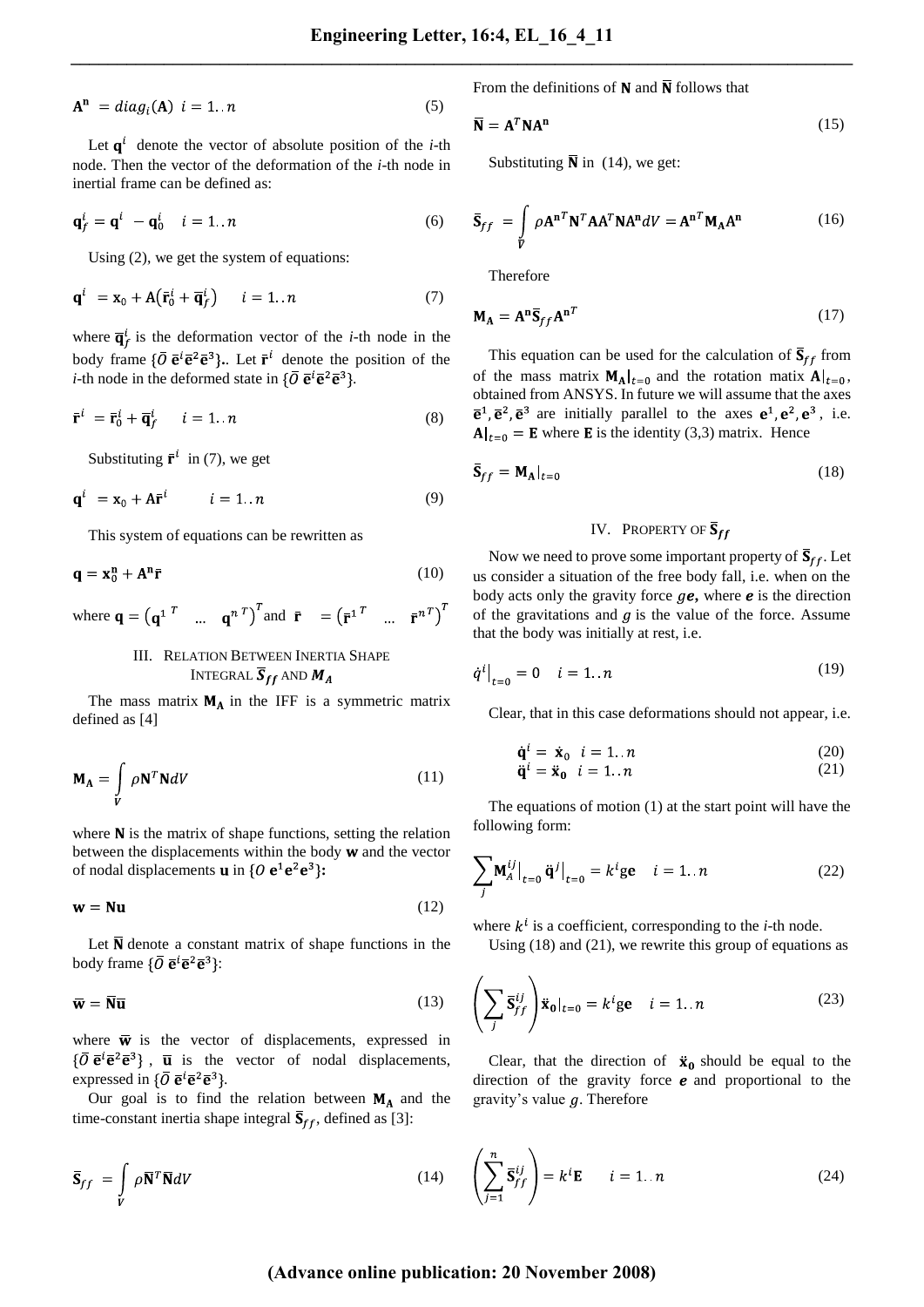where  $\bf{E}$  is the identity (3,3) matrix. The symmetry of  $\overline{S}_{ff}$  implies that

$$
\left(\sum_{i=1}^{n} \overline{\mathbf{S}}_{ff}^{ij}\right) = k^{j} \mathbf{E} \quad j = 1..n
$$
 (25)

#### V. MASS AND STIFFNESS MATRICES

#### *A. Mass matrix* **M**

The kinetic energy T of the body in the IFF can be written as [4]:

$$
T = \frac{1}{2} \dot{\mathbf{u}}^T \mathbf{M}_A \dot{\mathbf{u}} = \frac{1}{2} \dot{\mathbf{q}}^T \mathbf{M}_A \dot{\mathbf{q}} \tag{26}
$$

Our goal is to find from the initial value of  $M_A|_{t=0} = \overline{S}_{ff}$ the formula for the calculation of the mass matrix **M** in FFRF**,** used for the calculation of kinetic energy

$$
T = \frac{1}{2} \dot{\mathbf{p}}^T \mathbf{M} \dot{\mathbf{p}}^T
$$
 (27)

where  $\mathbf{p} = (\mathbf{x}_0^T \quad \boldsymbol{\theta}_0^T \quad \overline{\mathbf{q}}_f^T)^T$ ,  $\mathbf{q}_f = (\mathbf{q}_f^1 \quad \dots \quad \mathbf{q}_f^n)^T$ Differentiating (9) , we get:

$$
\dot{\mathbf{q}}^{i} = \dot{\mathbf{x}}_{0} - \mathbf{A}\tilde{\mathbf{r}}^{i} \overline{\omega} + \mathbf{A}\dot{\overline{\mathbf{q}}}_{f}^{i} \qquad i = 1..n \tag{28}
$$

where  $\overline{\omega}$  is the angular velocity vector defined in  $\{\overline{O} \overline{e}^i \overline{e}^2 \overline{e}^3\}$ . The vector  $\overline{\omega}$  can be expressed using the time derivation  $\dot{\boldsymbol{\theta}}_0$  of the body rotational coordinates:

$$
\overline{\omega} = \overline{\mathbf{T}}(\boldsymbol{\theta}_0) \dot{\boldsymbol{\theta}}_0 \tag{29}
$$

Substituting (29) in (28), we get

$$
\dot{\mathbf{q}}^{i} = \dot{\mathbf{x}}_{0} - \mathbf{A}\tilde{\mathbf{r}}^{i} \overline{\mathbf{T}} \dot{\boldsymbol{\theta}}_{0} + \mathbf{A}\dot{\overline{\mathbf{q}}}_{f}^{i} \qquad i = 1..n \tag{30}
$$

It will be more convenient to rewrite this system of equations as a matrix equation:

$$
\dot{\mathbf{q}} = \dot{\mathbf{x}}_0^n - \mathbf{A}^\mathbf{n} \tilde{\mathbf{r}} \overline{\mathbf{T}} \dot{\boldsymbol{\theta}}_0 + \mathbf{A}^\mathbf{n} \dot{\overline{\mathbf{q}}}_f \tag{31}
$$

where  $\tilde{\mathbf{r}} = (\tilde{\mathbf{r}}^{1^T} \quad \dots \quad \tilde{\mathbf{r}}^{n^T})^T$ . Substituting (31), (17) in (26), we get:

$$
T = \left(\dot{\mathbf{x}}_0^n - \mathbf{A}^n \tilde{\mathbf{r}} \overline{\mathbf{T}} \dot{\boldsymbol{\theta}}_0 + \mathbf{A}^n \dot{\overline{\mathbf{q}}}_f\right)^T \cdot \mathbf{A}^n \overline{\mathbf{S}}_{f,f} \mathbf{A}^{nT} \cdot \left(\dot{\mathbf{x}}_0^n - \mathbf{A}^n \tilde{\mathbf{r}} \overline{\mathbf{T}} \dot{\boldsymbol{\theta}}_0 + \mathbf{A}^n \dot{\overline{\mathbf{q}}}_f\right) \tag{32}
$$

Or, in another form:

$$
T = T_{xx} + 2T_{x\theta} + 2T_{xf} + T_{\theta\theta} + 2T_{\theta f} + T_{ff}
$$
 (33)

where

$$
T_{xx} = \frac{1}{2} \dot{\mathbf{x}}_0^{n'} A^n \overline{\mathbf{S}}_{ff} A^{nT} \dot{\mathbf{x}}_0^n
$$
  
\n
$$
T_{x\theta} = -\frac{1}{2} \dot{\mathbf{x}}_0^{nT} A^n \overline{\mathbf{S}}_{ff} \tilde{\mathbf{r}} \mathbf{T} \dot{\boldsymbol{\theta}}_0
$$
  
\n
$$
T_{xf} = \frac{1}{2} \dot{\mathbf{x}}_0^{n} A^n \overline{\mathbf{S}}_{ff} \dot{\overline{\mathbf{q}}}_f
$$
  
\n
$$
T_{\theta\theta} = \frac{1}{2} (A^n \tilde{\mathbf{r}} \mathbf{T} \dot{\boldsymbol{\theta}}_0)^T A^n \overline{\mathbf{S}}_{ff} \tilde{\mathbf{r}} \mathbf{T} \dot{\boldsymbol{\theta}}_0
$$

$$
T_{\theta f} = -\frac{1}{2} (A^{n} \tilde{r} \overline{T} \dot{\theta}_{0})^{T} A^{n} \overline{S}_{ff} \dot{\overline{q}}_{f}
$$

$$
T_{ff} = \frac{1}{2} \dot{\overline{q}}_{f}^{T} \overline{S}_{ff} \dot{\overline{q}}_{f}
$$

Let us consider now the component of the sum in (32) more precisely.

The part  $T_{xx}$  is equal to the kinetic energy of the translation of the non-deformed body:

$$
T_{xx} = \frac{1}{2} \dot{\mathbf{x}}_0^T \mathbf{A} \left( \sum_{i,j} \overline{\mathbf{S}}_{ff}^{ij} \right) \mathbf{A}^T \dot{\mathbf{x}}_0 = \frac{1}{2} \dot{\mathbf{x}}_0^T \overline{\mathbf{S}}_{xx} \dot{\mathbf{x}}_0
$$
(34)

where  $\overline{S}_{xx}$  is a (3,3) matrix:

$$
\overline{\mathbf{S}}_{xx} = \sum_{i,j} \overline{\mathbf{S}}_{ff}^{ij} \tag{35}
$$

On the other hand, the kinetic energy of the translation of the non-deformed body should be equal to  $\frac{1}{2}m\dot{\mathbf{x}}_0^T\dot{\mathbf{x}}_0$ , where m is the body mass. Therefore,  $\overline{S}_{xx}$  is a constant matrix:

$$
\overline{\mathbf{S}}_{xx} = \begin{pmatrix} m & 0 & 0 \\ 0 & m & 0 \\ 0 & 0 & m \end{pmatrix} \tag{36}
$$

Summarizing  $k^i$  from (24) and using the definition of  $\bar{S}_{xx}$ , we get the following important property of  $k^{i}$ :

$$
\sum_{i=1}^{n} k^{i} \mathbf{E} = \sum_{i=1}^{n} \left( \sum_{j=1}^{n} \overline{\mathbf{S}}_{ff}^{ij} \right) = \overline{\mathbf{S}}_{xx} = \begin{pmatrix} m & 0 & 0 \\ 0 & m & 0 \\ 0 & 0 & m \end{pmatrix}
$$
 (37)

Consider now the component  $T_{\chi\theta}$ :

$$
T_{x\theta} = -\frac{1}{2} \dot{\mathbf{x}}_0^{n} A^n \overline{\mathbf{S}}_{ff} \tilde{\mathbf{r}} \overline{\mathbf{T}} \dot{\boldsymbol{\theta}}_0
$$
  

$$
= -\frac{1}{2} \dot{\mathbf{x}}_0^T A \left( \sum_{i,j=1}^n \overline{\mathbf{S}}_{ff}^{ij} \tilde{\mathbf{r}}^j \right) \overline{\mathbf{T}} \dot{\boldsymbol{\theta}}_0
$$
(38)

Using (25), we obtain:

$$
\sum_{i,j=1}^{n} \overline{\mathbf{S}}_{ff}^{ij} \tilde{\mathbf{F}}^{j} = \sum_{i=1}^{n} \left( \sum_{j=1}^{n} \overline{\mathbf{S}}_{ff}^{ij} \right) \tilde{\mathbf{F}}^{j} = \tilde{\mathbf{s}}_{x\theta}
$$
(39)

where

$$
\mathbf{s}_{x\theta} = \sum_{j=1}^{n} k^j \bar{\mathbf{r}}^j
$$
 (40)

Hence, we can rewrite (38) as

$$
\mathbf{T}_{x\theta} = -\frac{1}{2} \dot{\mathbf{x}}_0^T \mathbf{A} \tilde{\mathbf{s}}_{x\theta} \overline{\mathbf{T}} \dot{\boldsymbol{\theta}}_0
$$
(41)

The formula for  $T_{xf}$  can be rewritten as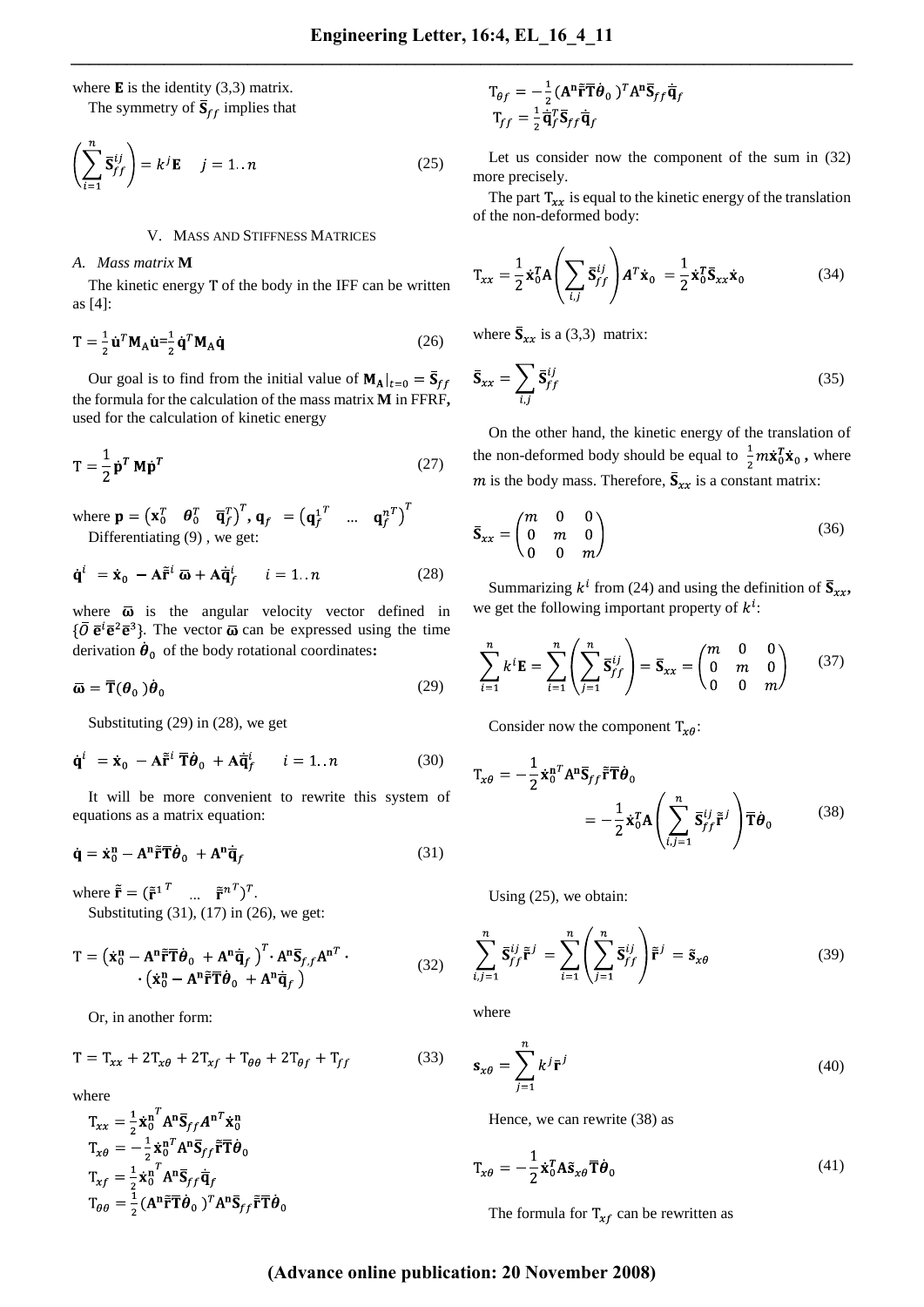$$
T_{xf} = \frac{1}{2} \dot{\mathbf{x}}_0^{n} A^n \overline{\mathbf{S}}_{f,f} \dot{\overline{\mathbf{q}}}_f = \frac{1}{2} \dot{\mathbf{x}}_0^{n} A \overline{\mathbf{S}}_{xf} \dot{\overline{\mathbf{q}}}_f
$$
(42)

where  $\overline{S}_{xf}$  is a constant (3,3n) matrix

$$
\overline{\mathbf{S}}_{xf} = \left(\sum_{i=1}^{n} \overline{\mathbf{S}}_{ff}^{i1} \quad \dots \quad \sum_{i=1}^{n} \overline{\mathbf{S}}_{ff}^{in}\right) \tag{43}
$$

Substituting (25), we obtain

$$
\overline{\mathbf{S}}_{xf} = (k^1 \mathbf{E} \quad \dots \quad k^n \mathbf{E}) \tag{44}
$$

From the definition of  $T_{\theta f}$  follows that:

$$
T_{\theta f} = -\frac{1}{2} \dot{\boldsymbol{\theta}}_0^T \overline{\mathbf{T}}^T \tilde{\mathbf{r}}^T \overline{\mathbf{S}}_{ff} \overline{\mathbf{q}}_f = -\frac{1}{2} \dot{\boldsymbol{\theta}}_0^T \overline{\mathbf{T}}^T \mathbf{S}_{\theta f} \overline{\mathbf{q}}_f \tag{45}
$$

where

$$
\mathbf{S}_{\theta f} = \tilde{\mathbf{r}}^T \overline{\mathbf{S}}_{ff} = \left( \sum_{i=1}^n \tilde{\mathbf{r}}^{i} \right)^T \overline{\mathbf{S}}_{ff}^{i1} \quad \dots \quad \sum_{i=1}^n \tilde{\mathbf{r}}^{i} \right)^T \overline{\mathbf{S}}_{ff}^{in} \tag{46}
$$

We also simplify equations for  $T_{\theta\theta}$ :

$$
T_{\theta\theta} = \frac{1}{2} (A^{n} \tilde{r} \overline{T} \dot{\theta}_{0})^{T} A^{n} \overline{S}_{ff} \tilde{r} \overline{T} \dot{\theta}_{0} =
$$
  

$$
= \frac{1}{2} \dot{\theta}_{0}^{T} \overline{T}^{T} S_{\theta\theta} \overline{T} \dot{\theta}_{0}
$$
(47)

where

$$
\mathbf{S}_{\theta\theta} = \tilde{\mathbf{r}}^T \overline{\mathbf{S}}_{ff} \tilde{\mathbf{r}} = \mathbf{S}_{\theta f} \tilde{\mathbf{r}} \tag{48}
$$

Substituting  $T_{xx}$ ,  $T_{x\theta}$ ,  $T_{xf}$ ,  $T_{\theta\theta}$ ,  $T_{\theta f}$ ,  $T_{ff}$  in (33), we obtain the mass matrix  $M$  in the FFRF:

$$
\mathbf{M} = \begin{pmatrix} \overline{\mathbf{S}}_{xx} & -\mathbf{A}\widetilde{\mathbf{s}}_{x\theta} \overline{\mathbf{T}} & \mathbf{A}\overline{\mathbf{S}}_{xf} \\ -(\mathbf{A}\widetilde{\mathbf{s}}_{x\theta} \overline{\mathbf{T}})^{T} & \overline{\mathbf{T}}^{T} \mathbf{S}_{\theta\theta} \overline{\mathbf{T}} & -\overline{\mathbf{T}}^{T} \mathbf{S}_{\theta f} \\ (\mathbf{A}\overline{\mathbf{S}}_{xf})^{T} & -\mathbf{S}_{\theta f}^{T} \overline{\mathbf{T}} & \overline{\mathbf{S}}_{ff} \end{pmatrix}
$$
(49)

## *B. Stiffness matrix*  $\overline{K}$ *.*

The potential energy of elastic forces can be written as

$$
\Pi_f = \frac{1}{2} \overline{\mathbf{q}}_f^T \overline{\mathbf{K}}_{ff} \overline{\mathbf{q}}_f \tag{50}
$$

where  $\overline{\mathbf{K}}_{ff}$  is a constant stiffness matrix, equal in the beginning to the stiffness matrix  $K_A$  generated by ANSYS  $\overline{\mathbf{K}}_{ff} = \mathbf{K}_{\mathbf{A}}|_{t=0}.$ 

Then the elastic forces  $f_k$  can be written as:

$$
\mathbf{f}_k = -\begin{pmatrix} \mathbf{0} & \mathbf{0} & \mathbf{0} \\ \mathbf{0} & \mathbf{0} & \overline{\mathbf{K}}_{ff} \end{pmatrix} \begin{pmatrix} \mathbf{x}_0 \\ \boldsymbol{\theta}_0 \\ \overline{\mathbf{q}}_f \end{pmatrix} = -\overline{\mathbf{K}} \mathbf{p}
$$
(51)

#### VI. EQUATIONS OF MOTION IN THE FFRF

Lagrange's equation for a flexible body can be written in the following form [3]

$$
\begin{pmatrix}\n\mathbf{M}_{xx} & \mathbf{M}_{x\theta} & \mathbf{M}_{xf} \\
\mathbf{M}_{\theta\theta} & \mathbf{M}_{\theta f} & \mathbf{p} + \mathbf{G}^T \mathbf{\lambda} \\
\text{symmetric} & \mathbf{M}_{ff} & \mathbf{m}_{ff}\n\end{pmatrix}
$$
\n
$$
= \mathbf{f}_e + \mathbf{f}_v - \mathbf{R}\mathbf{p}
$$
\n(52)

where G is the constraint Jacobian matrix,  $f_e$  is the vector of externally applied forces and  $\lambda$  is the vector of Lagrange multipliers,  $M_{xx}$ ,  $M_{x\theta}$ ,  $M_{xf}$ ,  $M_{\theta\theta}$ ,  $M_{\theta f}$ ,  $M_{ff}$  are the correspondent parts of  $M$ , and  $f<sub>v</sub>$  is the quadratic velocity vector

$$
\mathbf{f}_{\nu} = \begin{pmatrix} \mathbf{f}_{\nu r} \\ \mathbf{f}_{\nu \theta} \\ \mathbf{f}_{\nu f} \end{pmatrix} = -\dot{\mathbf{M}} \dot{\mathbf{p}} + \left[ \frac{\partial}{\partial \mathbf{p}} \left( \frac{1}{2} \dot{\mathbf{p}}^T \mathbf{M} \dot{\mathbf{p}} \right) \right]^T \tag{53}
$$

Using the formula [3]

$$
\alpha_0 = A \overline{T} \ddot{\theta}_0 \tag{54}
$$

we can transform (52) to the equations of motion in the following form

$$
\begin{pmatrix}\n\mathbf{M}_{xx} & \mathbf{M}_{x\alpha} & \mathbf{M}_{xf} \\
\mathbf{M}_{\alpha\alpha} & \mathbf{M}_{\alpha f} \\
\end{pmatrix}\n\begin{pmatrix}\n\ddot{\mathbf{x}}_0 \\
\alpha_0 \\
\ddot{\mathbf{q}}_f\n\end{pmatrix} + \n\begin{pmatrix}\n\mathbf{G}_x^T \\
\mathbf{G}_\alpha^T \\
\mathbf{G}_f^T\n\end{pmatrix}\n\lambda\n\nsymmetric\n\n=\n\begin{pmatrix}\n\mathbf{f}_{ex} \\
\mathbf{f}_{ex} \\
\mathbf{f}_{ef} - \mathbf{K}_{ff}\mathbf{q}_f\n\end{pmatrix} + \n\begin{pmatrix}\n\mathbf{f}_{vx} \\
\mathbf{f}_{v\alpha} \\
\mathbf{f}_{vf}\n\end{pmatrix}
$$
\n(55)

where  $M_{x\alpha} = -A\tilde{s}_{x\theta}A^T$ ,  $M_{\alpha\alpha} = AS_{\theta\theta}A^T$ ,  $M_{\alpha f} = -AS_{\theta f}$ and

$$
\overline{\mathbf{T}}^T \mathbf{A}^T \mathbf{f}_{e\alpha} = \mathbf{f}_{e\theta} \n\overline{\mathbf{T}}^T \mathbf{A}^T \mathbf{f}_{v\alpha} = \mathbf{f}_{v\theta}
$$
\n(56)

## VII. FORCES AND QUADRATIC VELOCITY VECTOR IN THE **FFRF**

## *A. Gravitational forces*

Using (44) and (10), we can formulate the potential energy of the gravitational forces in the IFF in the following form: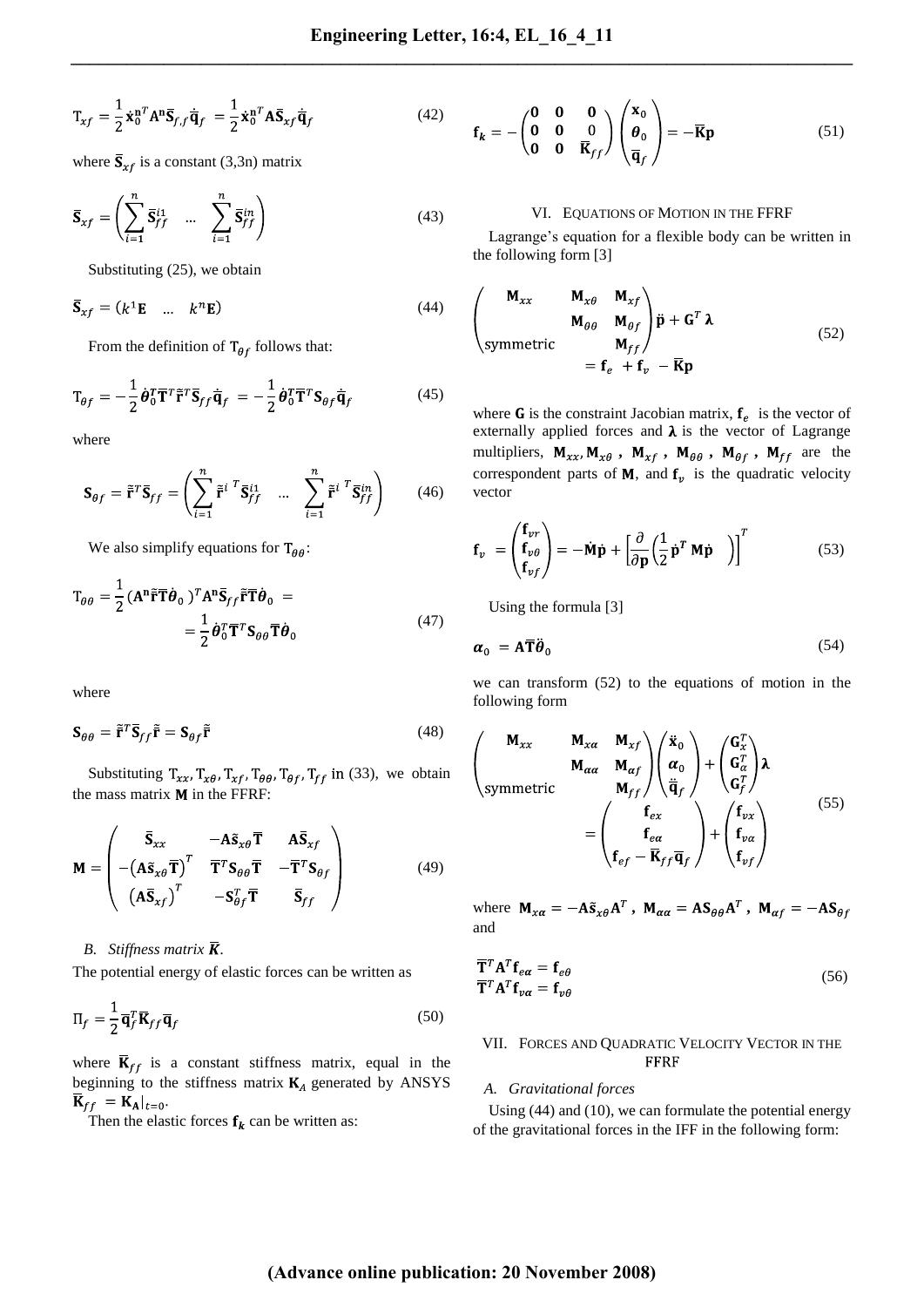$$
\Pi = -\mathbf{g}^T \sum_i k^i \mathbf{q}^i = -\mathbf{g}^T \overline{\mathbf{S}}_{xf} \mathbf{q}
$$
  
= 
$$
\mathbf{g}^T (\overline{\mathbf{S}}_{xf} \mathbf{x}_0^n + \overline{\mathbf{S}}_{xf} \mathbf{A}^n \overline{\mathbf{r}} )
$$
 (57)

where  $\mathbf{g} = g\mathbf{e}$ , g is the value of the free fall acceleration and e is the gravitational direction. The vector of gravitational forces  $f_a = (f_{ax}^T \t f_{aa}^T \t f_{af}^T)$  in the FFRF can be calculated from

$$
\begin{pmatrix} \mathbf{f}_{gx} \\ \mathbf{f}_{g\theta} \\ \mathbf{f}_{gf} \end{pmatrix} = -\left(\frac{\partial \Pi}{\partial \mathbf{x}_0} \quad \frac{\partial \Pi}{\partial \theta_0} \quad \frac{\partial \Pi}{\partial \overline{\mathbf{q}}_f}\right)^T \tag{58}
$$

where

$$
\overline{\mathbf{T}}^T \mathbf{A}^T \mathbf{f}_{e\alpha} = \mathbf{f}_{e\theta} \tag{59}
$$

Substituting  $(44)$  in  $(57)$  and using  $(37)$ , we get

$$
\frac{\partial \Pi}{\partial \mathbf{x}_0} = -\mathbf{g}^T \left( \frac{\partial \overline{\mathbf{S}}_{xf} \mathbf{x}_0^n}{\partial \mathbf{x}_0} \right) = -\mathbf{g}^T \frac{\partial}{\partial \mathbf{x}_0} \left( \sum_i k^i \mathbf{x}_0 \right)
$$

$$
= -\mathbf{g}^T \overline{\mathbf{S}}_{xx} = -m \mathbf{g}^T
$$
(60)

From (58) follows that

$$
\mathbf{f}_{gx} = -\left(\frac{\partial \Pi}{\partial \mathbf{x}_0}\right)^T = m\mathbf{g}
$$
 (61)

Now we want to find the formula for  $f_{g\theta}$ . Substituting (57) in (58) and using (44), we get:

$$
\mathbf{f}_{g\theta}^{T} = -\frac{\partial \Pi}{\partial \theta_{0}} = \mathbf{g}^{T} \frac{\partial}{\partial \theta_{0}} (\bar{\mathbf{S}}_{xf} \mathbf{A}^{n} \bar{\mathbf{r}})
$$

$$
= \mathbf{g}^{T} \frac{\partial}{\partial \theta_{0}} \left( \sum_{i} k^{i} \mathbf{A} \mathbf{r}^{i} \right) = \mathbf{g}^{T} \sum_{i} k^{i} \frac{\partial (\mathbf{A} \mathbf{r}^{i})}{\partial \theta_{0}}
$$
(62)

Using (29), we obtain:

$$
\frac{\partial (\mathbf{A}\mathbf{r}^i)}{\partial \theta_0} \dot{\boldsymbol{\theta}}_0 = \dot{\mathbf{A}} \mathbf{r}^i = \mathbf{A} \widetilde{\mathbf{\omega}} \overline{\mathbf{r}}^i = -\mathbf{A} \widetilde{\mathbf{r}}^i \overline{\mathbf{\omega}} \n= -\mathbf{A} \widetilde{\mathbf{r}}^i \overline{\mathbf{T}} \dot{\boldsymbol{\theta}}_0
$$
\n(63)

Therefore

$$
\frac{\partial (\mathbf{Ar}^i)}{\partial \boldsymbol{\theta}_0} = -\mathbf{A}\tilde{\mathbf{r}}^i \ \overline{\mathbf{T}}
$$
 (64)

Substituting (64) in (62), and using (40), we get

$$
\mathbf{f}_{g\theta}^{T} = -\mathbf{g}^{T} \sum_{i} k^{i} A \tilde{\mathbf{r}}^{i} \overline{\mathbf{T}} = -\mathbf{g}^{T} A \left( \sum_{i} k^{i} \tilde{\mathbf{r}}^{i} \right) \overline{\mathbf{T}}
$$

$$
= -\mathbf{g}^{T} A \tilde{\mathbf{s}}_{x\theta} \overline{\mathbf{T}}
$$
(65)

Taking into account that  $\tilde{\mathbf{s}}_{x\theta}^T = -\tilde{\mathbf{s}}_{x\theta}$  and using (59), we obtain the required formula for  ${\bf f}_{e\alpha}$  :

$$
\mathbf{f}_{e\alpha} = \mathbf{A}\tilde{\mathbf{s}}_{x\theta}\mathbf{A}^T\mathbf{g}
$$
 (66)

Calculating  $f_{gf}$ , we substitute (57) in (58) and get:

$$
\mathbf{f}_{gf}^{T} = -\frac{\partial \Pi}{\partial \overline{\mathbf{q}}_{f}} = \mathbf{g}^{T} \frac{\partial}{\partial \overline{\mathbf{q}}_{f}} (\overline{\mathbf{S}}_{xf} \mathbf{A}^{n} \overline{\mathbf{r}}) = \mathbf{g}^{T} \overline{\mathbf{S}}_{xf} \mathbf{A}^{n}
$$

$$
= \mathbf{g}^{T} \mathbf{A} \overline{\mathbf{S}}_{xf}
$$
(67)

Therefore

$$
\mathbf{f}_{gf} = \overline{\mathbf{S}}_{xf}^T \mathbf{A}^T \mathbf{g}
$$
 (68)

Finally, we get the formula for  $f_g$ :

$$
\mathbf{f}_{g} = \begin{pmatrix} m\mathbf{g} \\ \mathbf{A}\tilde{\mathbf{s}}_{x\theta} \mathbf{A}^{T} \mathbf{g} \\ \overline{\mathbf{s}}_{xf}^{T} \mathbf{A}^{T} \mathbf{g} \end{pmatrix} = \begin{pmatrix} m\mathbf{g} \\ -\mathbf{M}_{xa} \mathbf{g} \\ \mathbf{M}_{xf}^{T} \mathbf{g} \end{pmatrix}
$$
(69)

## *B. External force*

Let us consider a vector of external force  $F_p$ , acting on the i-th node of the deformable body. The virtual work of the force is defined as

$$
\delta W_i = \mathbf{F}_\mathbf{D}^T \delta \mathbf{q}^i \tag{70}
$$

Substituting (9), we obtain that

$$
\delta \mathbf{q}^{i} = \delta \mathbf{x}_{0} + \frac{\partial (\mathbf{A} \mathbf{r}^{i})}{\partial \theta_{0}} \delta \theta_{0} + \mathbf{A} \delta \overline{\mathbf{q}}_{f}
$$
(71)

Using (71), (64), we get that the vector  $f_p$  of generalized forces, correspondent to the force  $F_p(q, t)$ , can be written as

$$
\mathbf{f}_p(\mathbf{F}_p) = \begin{pmatrix} \mathbf{f}_{px}^T & \mathbf{f}_{pq}^T & \mathbf{f}_{pf}^T \end{pmatrix}^T
$$
 (72)

where

$$
\mathbf{f}_{px} = \mathbf{F}_p
$$
\n
$$
\mathbf{f}_{pq} = \mathbf{A}\tilde{\mathbf{r}}^i \mathbf{A}^T \mathbf{F}_p
$$
\n
$$
\mathbf{f}_{pf} = \begin{pmatrix} \mathbf{0} & \dots & \mathbf{0} & \left( \mathbf{f}_{pf}^i \right)^T & \mathbf{0} & \dots & \mathbf{0} \end{pmatrix}^T
$$
\n
$$
\mathbf{f}_{pf}^i = \mathbf{A}^T \mathbf{F}_p
$$
\n(73)

*C. Quadratic velocity vector*  $f_v$ From (53) follows that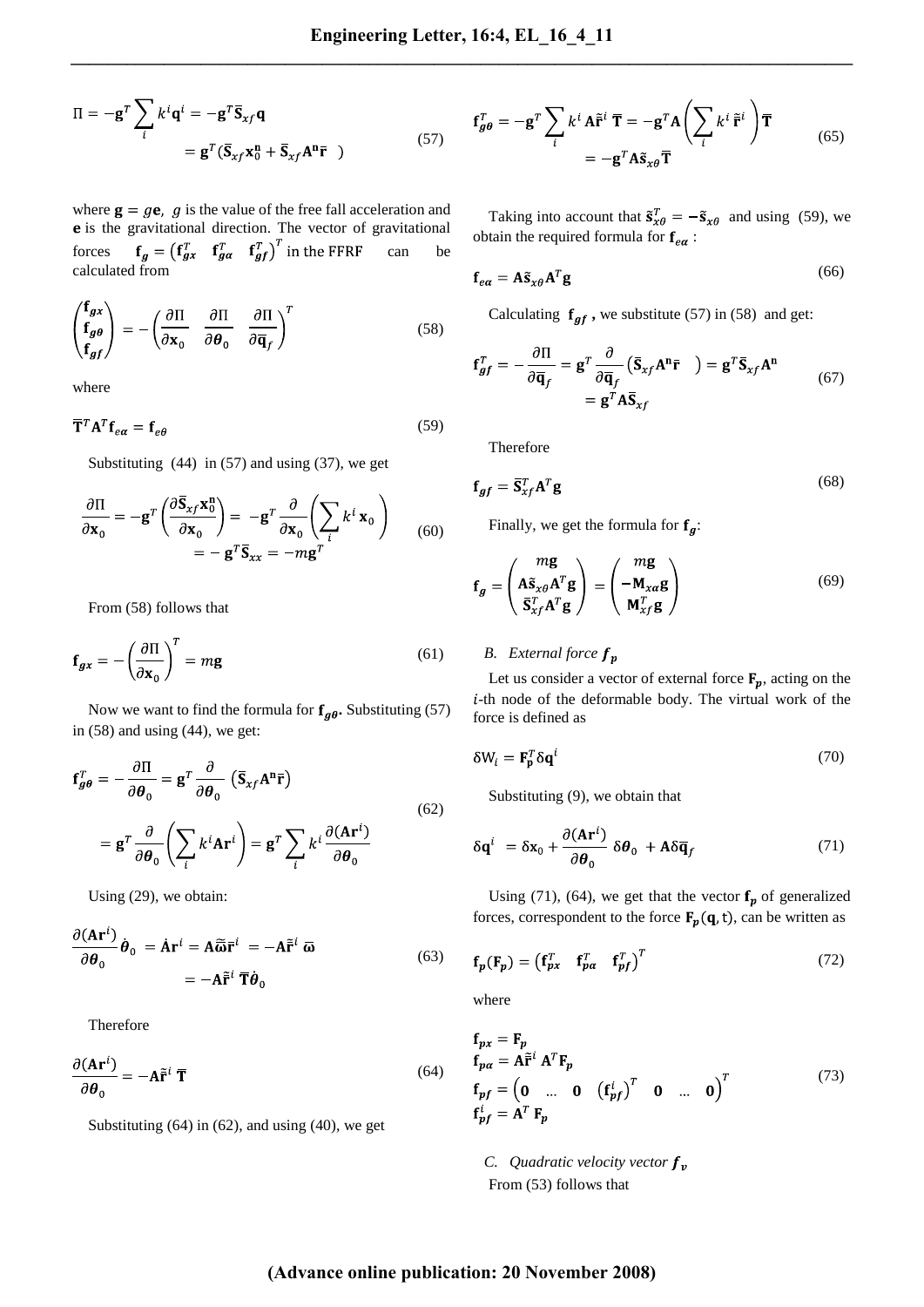$$
\mathbf{f}_{v} = \begin{pmatrix} \mathbf{f}_{vx} \\ \mathbf{f}_{v\theta} \\ \mathbf{f}_{vf} \end{pmatrix} = - \begin{pmatrix} \mathbf{0} & \dot{\mathbf{M}}_{x\theta} & \dot{\mathbf{A}} \bar{\mathbf{S}}_{xf} \\ \dot{\mathbf{M}}_{\theta x} & \dot{\mathbf{M}}_{\theta \theta} & \dot{\mathbf{M}}_{\theta f} \\ (\dot{\mathbf{A}} \bar{\mathbf{S}}_{xf})^{T} & \dot{\mathbf{M}}_{\theta f}^{T} & 0 \end{pmatrix} \begin{pmatrix} \dot{\mathbf{x}}_{0} \\ \dot{\mathbf{\theta}}_{0} \\ \dot{\mathbf{\overline{q}}}_{f} \end{pmatrix}
$$
(74)  
+ 
$$
\begin{bmatrix} \frac{\partial}{\partial \mathbf{p}} \left( \frac{1}{2} \dot{\mathbf{p}}^{T} \mathbf{M} \dot{\mathbf{p}} \right) \end{bmatrix}^{T}
$$

If we calculate  $f<sub>v</sub>$  then, using (56), we can easy calculate the desired vector  $(\mathbf{f}_{vx}^T \quad \mathbf{f}_{va}^T \quad \mathbf{f}_{vf}^T)^T$ .

Formulas for calculation of  $f_{vx}$  and  $f_{v\theta}$  are written in [3]:

$$
\mathbf{f}_{vx} = -\mathbf{A} \left[ \left( \widetilde{\mathbf{\omega}} \right)^2 \mathbf{s}_{x\theta} + 2 \widetilde{\mathbf{\omega}} \overline{\mathbf{s}}_{xf} \overline{\mathbf{q}}_f \right]
$$
 (75)

$$
\mathbf{f}_{\nu\theta} = -\dot{\mathbf{T}}^T \big( 2\mathbf{S}_{\theta\theta} \overline{\mathbf{\omega}} + 2\mathbf{S}_{\theta f} \dot{\mathbf{q}}_f \big) - \overline{\mathbf{T}}^T \dot{\mathbf{S}}_{\theta\theta} \overline{\mathbf{\omega}} \tag{76}
$$

Using (56) and simplifying, we get

$$
\mathbf{f}_{\nu\alpha} = -\mathbf{A} \big( \widetilde{\mathbf{\omega}} \big[ \mathbf{S}_{\theta\theta} \overline{\mathbf{\omega}} + \mathbf{S}_{\theta f} \overline{\mathbf{q}}_f \big] + \dot{\mathbf{S}}_{\theta\theta} \overline{\mathbf{\omega}} \big)
$$
(77)

where  $\dot{\mathbf{S}}_{\theta\theta}$  is calculated using the formula:

$$
\dot{\mathbf{S}}_{\theta\theta} = \frac{d}{dt} \left( \tilde{\mathbf{r}}^T \overline{\mathbf{S}}_{f,f} \tilde{\mathbf{r}} \right) = \tilde{\mathbf{r}}^T \overline{\mathbf{S}}_{f,f} \frac{d\tilde{\mathbf{r}}}{dt} + \left( \tilde{\mathbf{r}}^T \overline{\mathbf{S}}_{f,f} \frac{d\tilde{\mathbf{r}}}{dt} \right)^T
$$

$$
= \tilde{\mathbf{r}}^T \overline{\mathbf{S}}_{f,f} \left( \overline{\dot{\mathbf{q}}_f} \right) + \left( \overline{\dot{\mathbf{q}}_f} \right)^T \overline{\mathbf{S}}_{f,f} \tilde{\mathbf{r}} \tag{78}
$$

The equations for  $f_{vx}$  and  $f_{v\alpha}$  can be proved by substituting in  $(74)$  correspondent equations for parts of M.

Now we need to find the formula for the calculation of  $f_{vf}$ . From (74) follows that:

$$
\mathbf{f}_{vf} = -(\mathbf{A}\mathbf{\bar{S}}_{xf})^T \dot{\mathbf{x}}_0 - \dot{\mathbf{M}}_{gf}^T \dot{\boldsymbol{\theta}}_0 + \begin{bmatrix} \frac{\partial}{\partial \overline{\mathbf{q}}_f} \left(\frac{1}{2} \dot{\mathbf{p}}^T \mathbf{M} \dot{\mathbf{p}} \right) \\ \frac{\partial}{\partial \overline{\mathbf{q}}_f} \left(\frac{1}{2} \dot{\mathbf{p}}^T \mathbf{M} \dot{\mathbf{p}} \right) \end{bmatrix}^T
$$
(79)

Using the definition of the angular velocity  $\overline{\omega}$ , we can rewrite the first term of (79) as:

$$
\begin{aligned} \left(\dot{\mathbf{A}}\mathbf{\bar{S}}_{xf}\right)^{T}\dot{\mathbf{x}}_{0} &= \mathbf{\bar{S}}_{xf}^{T}\dot{\mathbf{A}}^{T}\dot{\mathbf{x}}_{0} = \mathbf{\bar{S}}_{xf}^{T}\left(\dot{\mathbf{x}}_{0}^{T}\dot{\mathbf{A}}\right)^{T} \\ &= \mathbf{\bar{S}}_{xf}^{T}(\dot{\mathbf{x}}_{0}^{T}\mathbf{A}\widetilde{\omega})^{T} = -\mathbf{\bar{S}}_{xf}^{T}\widetilde{\omega}\mathbf{A}^{T}\dot{\mathbf{x}}_{0} \end{aligned} \tag{80}
$$

From the definition of  $M_{\theta f}$  we obtain formula for the second term of (79)

$$
\dot{\mathbf{M}}_{\theta f}^T \dot{\boldsymbol{\theta}}_0 = -\frac{\mathrm{d} \mathbf{S}_{\theta f}^T}{\mathrm{d} \mathbf{t}} \overline{\mathbf{T}} \dot{\boldsymbol{\theta}}_0 - \overline{\mathbf{S}}_{\theta f}^T \frac{\mathrm{d} \overline{\mathbf{T}}}{\mathrm{d} \mathbf{t}} \dot{\boldsymbol{\theta}}_0 \tag{81}
$$

It can be easily proved that

$$
\frac{\mathrm{d}\overline{\mathbf{T}}}{\mathrm{d}t}\dot{\boldsymbol{\theta}}_0 = \mathbf{0} \tag{82}
$$

Using this formula and substituting (46) in (81), we get

$$
\dot{\mathbf{M}}_{\theta f}^T \dot{\boldsymbol{\theta}}_0 = -\frac{d\mathbf{S}_{\theta f}^T}{dt} \overline{\boldsymbol{\omega}} = -\frac{d(\overline{\mathbf{\tilde{r}}}^T \overline{\mathbf{S}}_{ff})'}{dt} \overline{\boldsymbol{\omega}} \n= -\overline{\mathbf{S}}_{ff}^T \frac{d\overline{\mathbf{\tilde{r}}}}{dt} \overline{\boldsymbol{\omega}} = -\overline{\mathbf{S}}_{ff}(\overline{\mathbf{\tilde{q}}_f}) \overline{\boldsymbol{\omega}}
$$
\n(83)

Let us now consider the third term of (79):

$$
\left[\frac{\partial}{\partial \overline{\mathbf{q}}_f} \left(\frac{1}{2} \dot{\mathbf{p}}^T \mathbf{M} \dot{\mathbf{p}} \right)\right]^T = \left[\frac{\partial \mathbf{T}}{\partial \overline{\mathbf{q}}_f}\right]^T \tag{84}
$$

where  $T$  is the kinetic energy of the body. Substituting  $(33)$ and using the fact that  $T_{xx}$ ,  $T_{xf}$ ,  $T_{ff}$  do not depend on  $\overline{\mathbf{q}}_f$ , we get:

$$
\left[\frac{\partial}{\partial \overline{\mathbf{q}}_f} \left(\frac{1}{2} \dot{\mathbf{p}}^T \mathbf{M} \dot{\mathbf{p}}\right)\right]^T = \left[2 \frac{\partial \mathbf{T}_{x\theta}}{\partial \overline{\mathbf{q}}_f} + \frac{\partial \mathbf{T}_{\theta\theta}}{\partial \overline{\mathbf{q}}_f} + 2 \frac{\partial \mathbf{T}_{\theta f}}{\partial \overline{\mathbf{q}}_f}\right]^T
$$
\n(85)

Let us consider the first term in the right part. From the definition of  $T_{x\theta}$  follows that

$$
\frac{\partial \mathbf{T}_{x\theta}}{\partial \overline{\mathbf{q}}_f} = -\frac{1}{2} \frac{\partial}{\partial \overline{\mathbf{q}}_f} \left( \dot{\mathbf{x}}_0^T \mathbf{A} \tilde{\mathbf{s}}_{x\theta} \overline{\mathbf{T}} \dot{\boldsymbol{\theta}}_0 \right)
$$
(86)

The partial derivation in this equation can be simplified:

$$
\frac{\partial}{\partial \overline{\mathbf{q}}_f} \left( \dot{\mathbf{x}}_0^T \mathbf{A} \tilde{\mathbf{s}}_{x\theta} \overline{\mathbf{T}} \dot{\theta}_0 \right) = \frac{\partial}{\partial \overline{\mathbf{q}}_f} \left( \dot{\mathbf{x}}_0^T \mathbf{A} \tilde{\mathbf{s}}_{x\theta} \overline{\mathbf{\omega}} \right)
$$
\n
$$
= -\frac{\partial}{\partial \overline{\mathbf{q}}_f} \left( \dot{\mathbf{x}}_0^T \mathbf{A} \overline{\tilde{\mathbf{\omega}}} \dot{\mathbf{s}}_{x\theta} \right) = -\dot{\mathbf{x}}_0^T \mathbf{A} \overline{\tilde{\mathbf{\omega}}} \frac{\partial \mathbf{s}_{x\theta}}{\partial \overline{\mathbf{q}}_f}
$$
\n(87)

Substituting this equation in (86), we get

$$
\frac{\partial \mathbf{T}_{x\theta}}{\partial \overline{\mathbf{q}}_f} = \frac{1}{2} \dot{\mathbf{x}}_0^T \mathbf{A} \widetilde{\boldsymbol{\omega}} \frac{\partial \mathbf{s}_{x\theta}}{\partial \overline{\mathbf{q}}_f}
$$
(88)

From the definition of  $s_{x\theta}$  follows that

$$
\frac{\partial \mathbf{s}_{x\theta}}{\partial \overline{\mathbf{q}}_f} = \frac{\partial \sum_j \mathbf{k}_j \overline{\mathbf{r}}^j}{\partial \overline{\mathbf{q}}_f} = (\mathbf{k}_1 \mathbf{E} \quad \dots \quad \mathbf{k}_n \mathbf{E}) = \overline{\mathbf{S}}_{xf}
$$
(89)

Therefore, we obtain that

$$
\frac{\partial \mathbf{T}_{x\theta}}{\partial \overline{\mathbf{q}}_f} = \frac{1}{2} \dot{\mathbf{x}}_0^T \mathbf{A} \widetilde{\boldsymbol{\omega}} \overline{\mathbf{S}}_{xf}
$$
(90)

Consider now the second term of (85). Using formulas (47), (29) and (48) for  $T_{\theta\theta}$ ,  $\overline{\omega}$ , and  $S_{\theta\theta}$ , we get: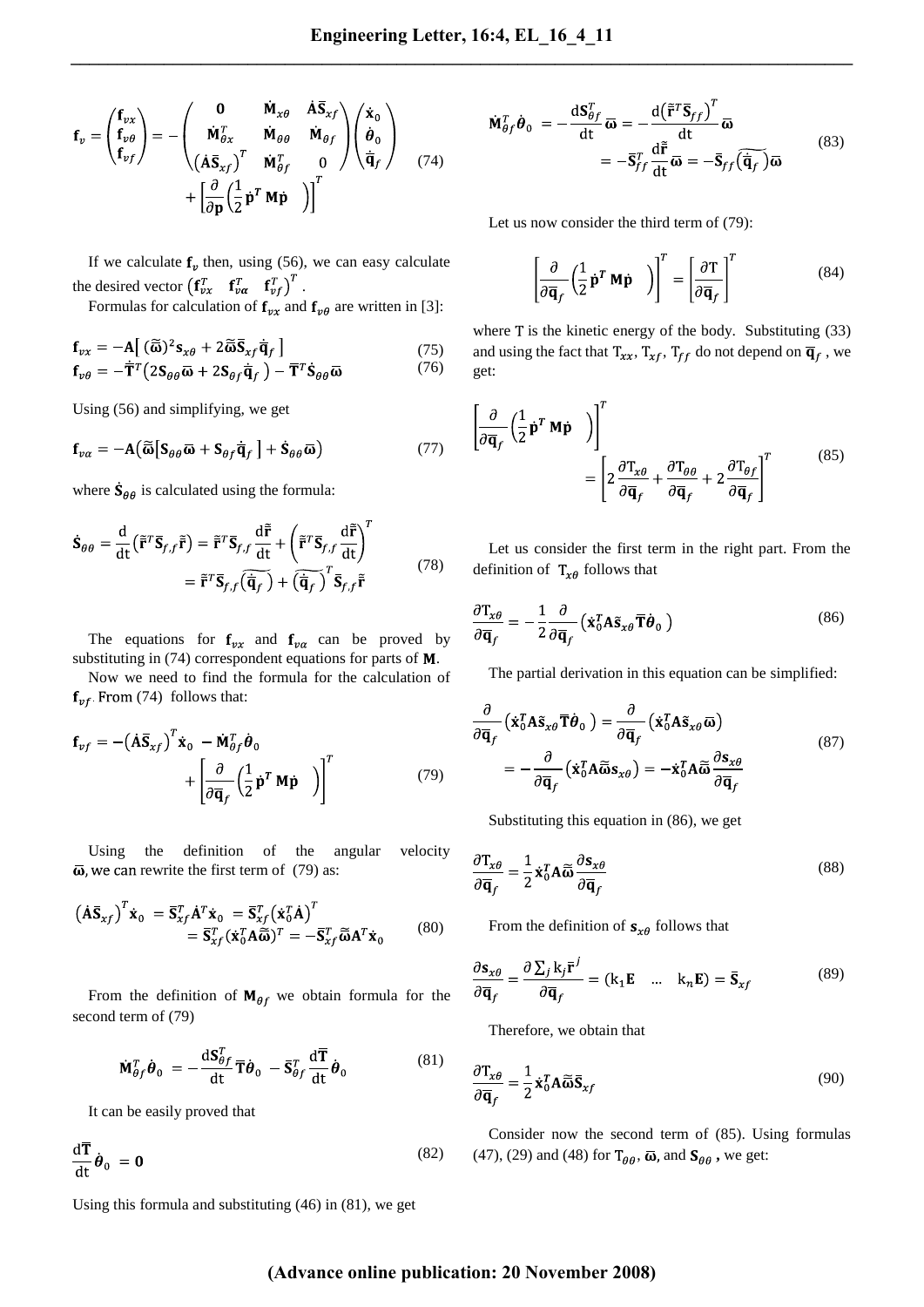$$
\frac{\partial \mathbf{T}_{\theta\theta}}{\partial \overline{\mathbf{q}}_f} = \frac{1}{2} \frac{\partial}{\partial \overline{\mathbf{q}}_f} \left( \overline{\mathbf{\omega}}^T \mathbf{S}_{\theta\theta} \overline{\mathbf{\omega}} \right) = \frac{1}{2} \frac{\partial}{\partial \overline{\mathbf{q}}_f} \left( \overline{\mathbf{\omega}}^T \tilde{\mathbf{r}}^T \overline{\mathbf{S}}_{ff} \tilde{\mathbf{r}} \overline{\mathbf{\omega}} \right) \tag{91}
$$

Let us define is a symmetric matrix  $J_{ww}$ , consisting of *n* blocks  $\mathbf{J}_{WW}^{i,j}$  size (3,3), calculated from

$$
\mathbf{J}_{ww}^{i,j} = \widetilde{\mathbf{\omega}}^T \overline{\mathbf{S}}_{ff}^{ij} \widetilde{\mathbf{\omega}} \quad i, j = 1...n \tag{92}
$$

Then (91) can be rewritten as

$$
\frac{\partial \mathbf{T}_{\theta\theta}}{\partial \overline{\mathbf{q}}_f} = \frac{1}{2} \frac{\partial}{\partial \overline{\mathbf{q}}_f} \left( \overline{\mathbf{r}}^T \mathbf{J}_{ww} \overline{\mathbf{r}} \right) = \overline{\mathbf{r}}^T \mathbf{J}_{ww}
$$
(93)

Consider now the third term of (85)

$$
\frac{\partial \mathbf{T}_{\theta f}}{\partial \overline{\mathbf{q}}_f} = -\frac{1}{2} \frac{\partial}{\partial \overline{\mathbf{q}}_f} \left( \overline{\mathbf{\omega}}^T \tilde{\mathbf{r}}^T \overline{\mathbf{S}}_{ff} \overline{\mathbf{q}}_f \right)
$$
(94)

Let us define the matrix  $J_w$  matrix, consisting of *n* blocks  $J_w^{i,j}$  size (3,3), calculated from

$$
\mathbf{J}_w^{i,j} = \widetilde{\mathbf{\omega}}^T \mathbf{\bar{S}}_{ff}^{ij} \ \ i,j = 1..n \tag{95}
$$

Then (94) can be rewritten as

$$
\frac{\partial \mathbf{T}_{\theta f}}{\partial \overline{\mathbf{q}}_f} = \frac{1}{2} \frac{\partial}{\partial \overline{\mathbf{q}}_f} \left( \overline{\mathbf{r}}^T \mathbf{J}_w \overline{\mathbf{q}}_f \right) = \frac{1}{2} \overline{\mathbf{q}}_f^T \mathbf{J}_w^T = \frac{1}{2} \left[ \mathbf{J}_w \overline{\mathbf{q}}_f \right]^T \tag{96}
$$

No we substitute (90), (93), (96) in (85):

$$
\begin{aligned}\n\left[\frac{\partial}{\partial \overline{\mathbf{q}}_f} \left(\frac{1}{2} \dot{\mathbf{p}}^T \mathbf{M} \dot{\mathbf{p}}\right)\right]^T &= \\
&= \left[\dot{\mathbf{x}}_0^T \mathbf{A} \widetilde{\boldsymbol{\omega}} \overline{\mathbf{S}}_{xf}\right]^T + \left[\bar{\mathbf{r}}^T \mathbf{J}_{ww}\right]^T + \mathbf{J}_w \dot{\overline{\mathbf{q}}}_f = \\
&= -\overline{\mathbf{S}}_{xf}^T \widetilde{\boldsymbol{\omega}} \mathbf{A}^T \dot{\mathbf{x}}_0 + \mathbf{J}_{ww} \overline{\mathbf{r}} + \overline{\mathbf{S}}_{ff} \left(\dot{\overline{\mathbf{q}}_f}\right) \overline{\boldsymbol{\omega}}\n\end{aligned} \tag{97}
$$

Finally, substituting (80), (83), (97) in (79), we obtain the desired formula for  $f_{vf}$ :

$$
\mathbf{f}_{vf} = 2\overline{\mathbf{S}}_{ff}(\overline{\dot{\mathbf{q}}_f})\overline{\mathbf{\omega}} + \mathbf{J}_{ww}\overline{\mathbf{r}}
$$
 (98)

#### VIII. DEFINITION OF BODY REFERENCE FRAME

The equations of motion (55) are valid for each body frame  $\{\overline{O} \overline{e}^1 \overline{e}^2 \overline{e}^3\}$ , initially coinciding with the global inertia frame  $\{0 \, \mathbf{e}^1 \mathbf{e}^2 \mathbf{e}^3\}$ . A unique representation of the body motion requires six additional equations, defining the body reference frame. We propose to use the definition of the body frame based on three points of the body, proposed by [5].

Let in the beginning the absolute coordinates of the first node are equal to null, the second node lies on the *x*-axis and the third node lies on the x-y plane:

$$
\begin{aligned} \mathbf{q}^1 \big|_{t=0} &= \mathbf{0} \\ \mathbf{q}^2 \big|_{t=0} &= (q_x^2|_{t=0} \quad 0 \quad 0)^T \end{aligned} \tag{99}
$$

$$
\mathbf{q}^1 \big|_{t=0} = (q_x^3|_{t=0} \quad q_y^3\big|_{t=0} \quad 0 \big)^T
$$

Then we can set the local frame, using the following conditions:

1. the origin  $\overline{0}$  is attached to the first node:

$$
\mathbf{\bar{r}}^1 = \mathbf{0} \tag{100}
$$

2.  $\mathbf{\overline{e}}^1$  is on the line between  $\overline{0}$  and the second node:

$$
\bar{\mathbf{r}}^{2,\mathcal{Y}} = 0 \quad \bar{\mathbf{r}}^{2,\mathcal{Z}} = 0 \tag{101}
$$

3.  $\bar{\mathbf{e}}^3$  is perpendicular to the line between  $\bar{O}$  and the third node:

$$
\overline{\mathbf{r}}^{3,z} = 0 \tag{102}
$$

This implies six limitations on the vector of nodal deformations  $\overline{\mathbf{q}}_f$ :

$$
\overline{\mathbf{q}}_f^1 = \mathbf{0}, \overline{\mathbf{q}}_f^{2,y} = 0, \overline{\mathbf{q}}_f^{2,z} = 0, \overline{\mathbf{q}}_f^{3,z} = 0 \tag{103}
$$

Therefore, we can easily exclude these six positions from  $\overline{\mathbf{q}}_f$  and six correspondent rows and columns from matrices and vectors in (55). The matrix **M** after this procedure becomes invertible. Hence, the values of accelerations can be uniquely calculated from the modified (55).

#### IX. MODAL TRANSFORMATION

A major advantage of using the FFRF is that the finite element nodal coordinates can be easily reduced using modal analysis techniques, based on using a reduced set of eigenvectors **a** (also called *mode shapes*) of the free vibration equations of motion [3]:

$$
\overline{\mathbf{K}}_{ff} \mathbf{a} = \omega^2 \mathbf{M}_{ff} \mathbf{a}
$$
 (104)

The effect of elimination of high-frequency mode shape on the computational speed is twofold. Firstly, the number of numerical operations on each time step decreases because the size of matrices in the equations of motions is much less than in non-reduced case. Secondly, a larger integration time step can be used.

#### X. IMPLEMENTATION

We have implemented the method and developed in Maple a module VSDFlex for the simulation of dynamics of flexible multibodies. The module is integrated with ANSYS, where we get matrices of the initial values of  $q|_{t=0}$ ,  $\mathbf{M}_{\mathbf{A}}|_{t=0}$ ,  $\mathbf{K}_{\mathbf{A}}|_{t=0}$ , describing the motion of bodies in the absence of constraints. The types and parameters of constrains should be defined in VSDFlex.

The simulation in VSDFlex consists on three standard steps:

- 1. **Preprocessing Step**: Starting from the values of  $q|_{t=0}$ ,  $M_A|_{t=0}$ ,  $K_A|_{t=0}$ , VSDFlex calculates integrals  $\overline{S}_{xf}, \overline{S}_{ff}, \overline{S}_{xx}$  and a modal transformation matrix **B**.
- **2. Dynamic analysis:** VSDFlex calculates the dynamics of the simulated system, using the modal